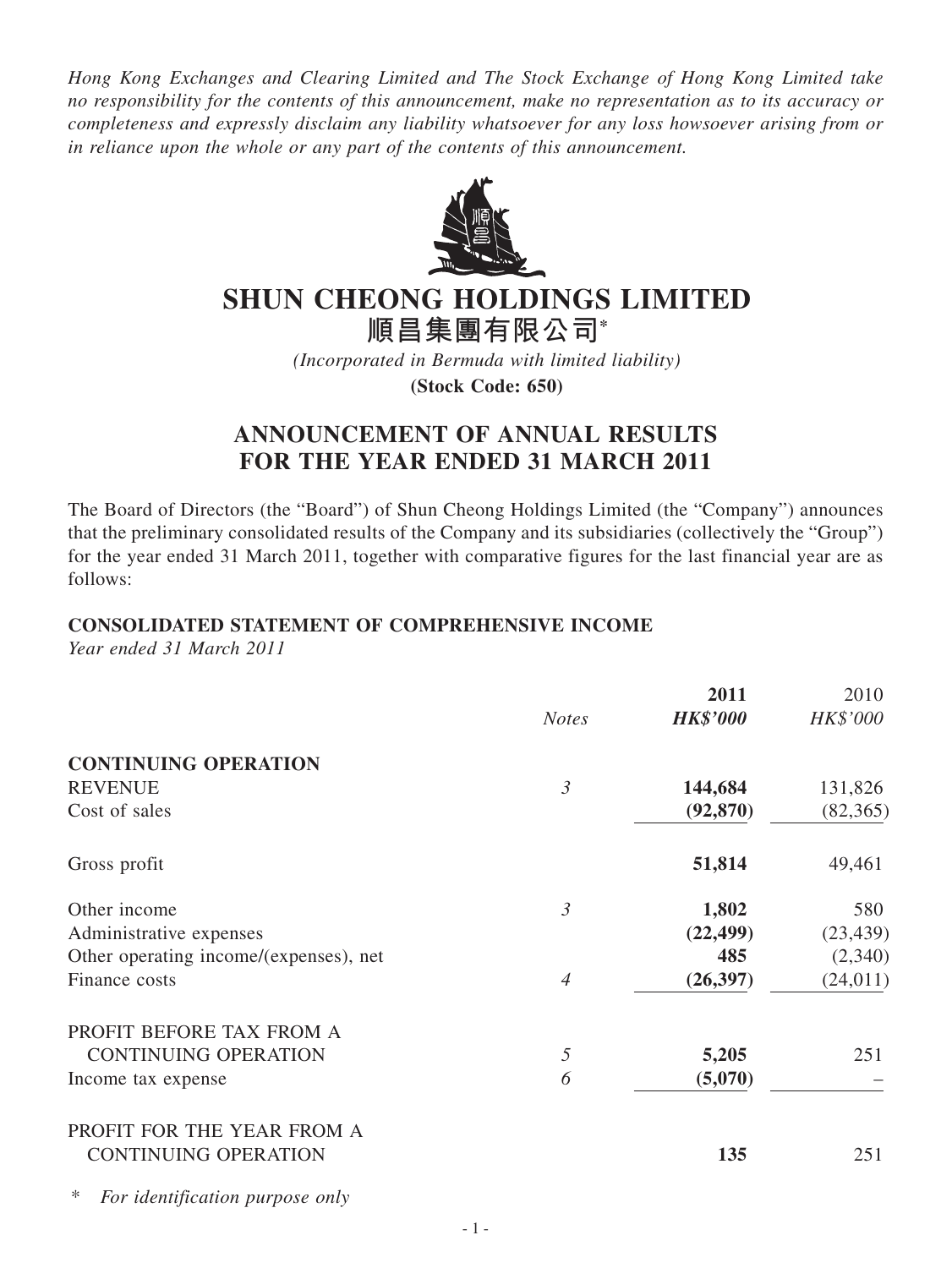|                                                                                            | <b>Notes</b>   | 2011<br><b>HK\$'000</b> | 2010<br>HK\$'000 |
|--------------------------------------------------------------------------------------------|----------------|-------------------------|------------------|
| <b>DISCONTINUED OPERATION</b>                                                              |                |                         |                  |
| Profit for the year from a discontinued operation                                          | $\overline{7}$ | 749                     | 250              |
| PROFIT FOR THE YEAR                                                                        |                | 884                     | 501              |
| OTHER COMPREHENSIVE INCOME<br>Exchange differences on translation<br>of foreign operations |                | 8,557                   |                  |
| TOTAL COMPREHENSIVE INCOME<br>FOR THE YEAR                                                 |                | 9,441                   | 501              |
| PROFIT FOR THE YEAR ATTRIBUTABLE TO:<br>Owners of the Company<br>Non-controlling interests |                | 1,647<br>(763)          | 633<br>(132)     |
|                                                                                            |                | 884                     | 501              |
| TOTAL COMPREHENSIVE INCOME<br><b>ATTRIBUTABLE TO:</b>                                      |                |                         |                  |
| Owners of the Company<br>Non-controlling interests                                         |                | 10,204<br>(763)         | 633<br>(132)     |
|                                                                                            |                | 9,441                   | 501              |
| EARNINGS PER SHARE ATTRIBUTABLE<br>TO OWNERS OF THE COMPANY                                | 8              |                         |                  |
| <b>Basic</b><br>- For profit for the year                                                  |                | 0.47 cent               | $0.18$ cent      |
| - For profit from a continuing operation                                                   |                | $0.26$ cent             | $0.08$ cent      |
| Diluted<br>- For profit for the year                                                       |                | 0.47 cent               | $0.18$ cent      |
| - For profit from a continuing operation                                                   |                | $0.26$ cent             | $0.08$ cent      |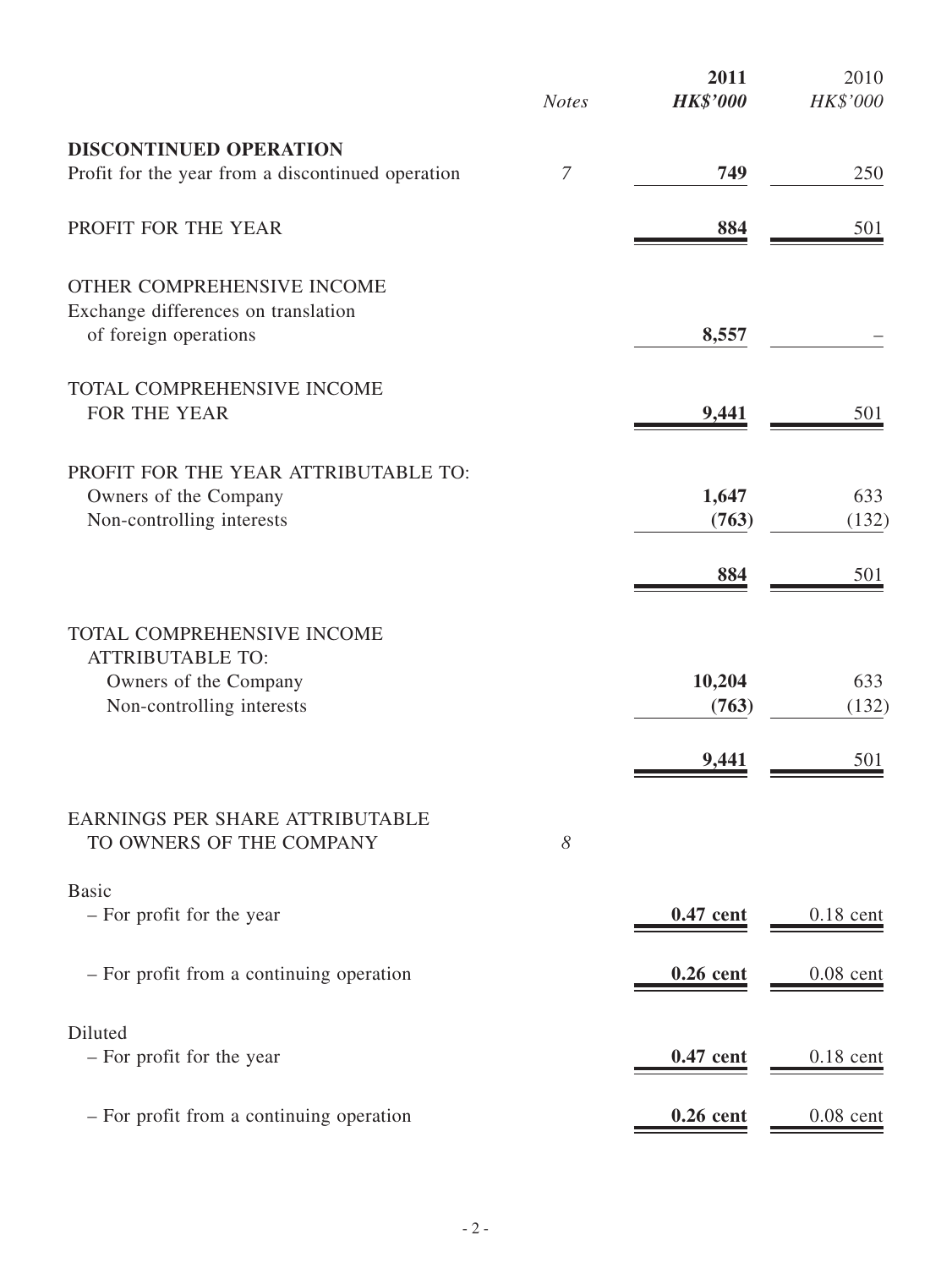# **CONSOLIDATED STATEMENT OF FINANCIAL POSITION**

*31 March 2011*

|                                                                                                                                                                                                                        | <b>Notes</b> | 2011<br><b>HK\$'000</b>                   | 2010<br>HK\$'000                          |
|------------------------------------------------------------------------------------------------------------------------------------------------------------------------------------------------------------------------|--------------|-------------------------------------------|-------------------------------------------|
| <b>NON-CURRENT ASSETS</b><br>Property, plant and equipment<br>Deferred tax assets                                                                                                                                      |              | 485,356                                   | 488,154<br>1,025                          |
| Total non-current assets                                                                                                                                                                                               |              | 485,356                                   | 489,179                                   |
| <b>CURRENT ASSETS</b><br>Inventories<br>Gross amounts due from contract customers<br>Trade receivables<br>Prepayments, deposits and other receivables<br>Cash and cash equivalents                                     | 9            | 2,819<br>17,210<br>11,179<br>106,524      | 3,126<br>547<br>15,825<br>9,497<br>86,901 |
| Total current assets                                                                                                                                                                                                   |              | 137,732                                   | 115,896                                   |
| <b>CURRENT LIABILITIES</b><br>Gross amounts due to contract customers<br>Trade payables<br>Other payables and accruals<br>Due to related companies<br>Tax payable<br>Interest-bearing bank borrowing – current portion | 10           | 10,918<br>36,168<br>685<br>3,999<br>3,540 | 6,046<br>7,320<br>45,775<br>3,390         |
| Total current liabilities                                                                                                                                                                                              |              | 55,310                                    | 62,531                                    |
| <b>NET CURRENT ASSETS</b>                                                                                                                                                                                              |              | 82,422                                    | 53,365                                    |
| <b>TOTAL ASSETS LESS CURRENT LIABILITIES</b>                                                                                                                                                                           |              | 567,778                                   | 542,544                                   |
| <b>NON-CURRENT LIABILITIES</b><br>Convertible bonds<br>Interest-bearing bank borrowing<br>Total non-current liabilities                                                                                                |              | 99,748<br>260,780<br>360,528              | 91,113<br>253,120<br>344,233              |
| <b>Net assets</b>                                                                                                                                                                                                      |              | <u>207,250</u>                            | <u>198,311</u>                            |
| <b>EQUITY</b><br>Equity attributable to owners of the Company<br>Issued capital<br>Equity component of convertible bonds<br>Reserves                                                                                   |              | 3,473<br>43,272<br>160,505<br>207,250     | 3,473<br>43,272<br>150,301<br>197,046     |
| <b>Non-controlling interests</b>                                                                                                                                                                                       |              |                                           | 1,265                                     |
| <b>Total equity</b>                                                                                                                                                                                                    |              | 207,250                                   | <u>198,311</u>                            |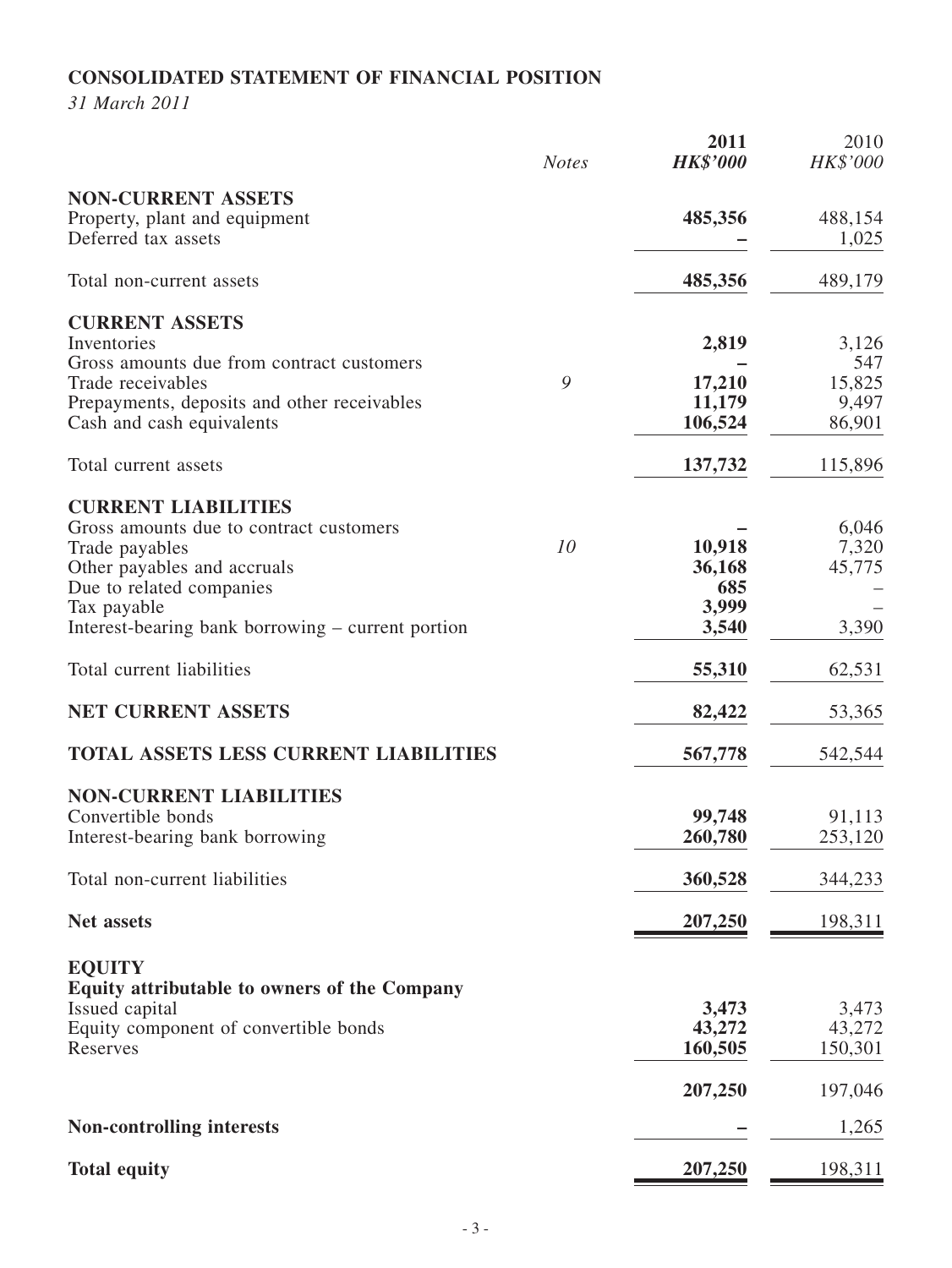#### *Notes:*

### **1.1 BASIS OF PREPARATION**

These financial statements have been prepared in accordance with Hong Kong Financial Reporting Standards ("HKFRSs") (which include all Hong Kong Financial Reporting Standards, Hong Kong Accounting Standards ("HKASs") and Interpretations) issued by the Hong Kong Institute of Certified Public Accountants, accounting principles generally accepted in Hong Kong and the disclosure requirements of the Hong Kong Companies Ordinance. They have been prepared under the historical cost convention. These financial statements are presented in Hong Kong dollars ("HK\$") and all values are rounded to the nearest thousand except when otherwise indicated.

## **1.2 CHANGES IN ACCOUNTING POLICIES AND DISCLOSURES**

The Group has adopted the following new and revised HKFRSs for the first time for the current year's financial statements.

| HKFRS 1 (Revised)               | First-time Adoption of Hong Kong Financial Reporting Standards        |
|---------------------------------|-----------------------------------------------------------------------|
| <b>HKFRS 1 Amendments</b>       | Amendments to HKFRS 1 First-time Adoption of Hong Kong                |
|                                 | Financial Reporting Standards -Additional Exemptions for First-       |
|                                 | time Adopters                                                         |
| <b>HKFRS 2 Amendments</b>       | Amendments to HKFRS 2 Share-based Payment - Group Cash-settled        |
|                                 | <b>Share-based Payment Transactions</b>                               |
| HKFRS 3 (Revised)               | <b>Business Combinations</b>                                          |
| HKAS 27 (Revised)               | <b>Consolidated and Separate Financial Statements</b>                 |
| <b>HKAS 32 Amendment</b>        | Amendment to HKAS 32 Financial Instruments:                           |
|                                 | Presentation – Classification of Rights Issues                        |
| HKAS 39 Amendment               | Amendment to HKAS 39 Financial Instruments: Recognition and           |
|                                 | Measurement - Eligible Hedged Items                                   |
| HK(IFRIC)-Int 17                | Distributions of Non-cash Assets to Owners                            |
| <b>HKFRS 5 Amendments</b>       | Amendments to HKFRS 5 Non-current Assets Held for Sale and            |
| included in <i>Improvements</i> | Discontinued Operations – Plan to sell the controlling interest in a  |
| to HKFRSs issued                | subsidiary                                                            |
| in October 2008                 |                                                                       |
| Improvements to HKFRSs 2009     | Amendments to a number of HKFRSs issued in May 2009                   |
| HK Interpretation 4 Amendment   | Amendment to HK Interpretation 4 Leases - Determination of the        |
|                                 | Length of Lease Term in respect of Hong Kong Land Leases              |
| HK Interpretation 5             | Presentation of Financial Statements – Classification by the Borrower |
|                                 | of Term Loan that Contains a Repayment on Demand Clause               |

Other than as further explained below regarding the impact of HKFRS 3 (Revised), HKAS 27 (Revised) and amendments to HKAS 7 included in *Improvements to HKFRSs 2009*, the adoption of the new and revised HKFRSs has had no significant financial effect on these financial statements.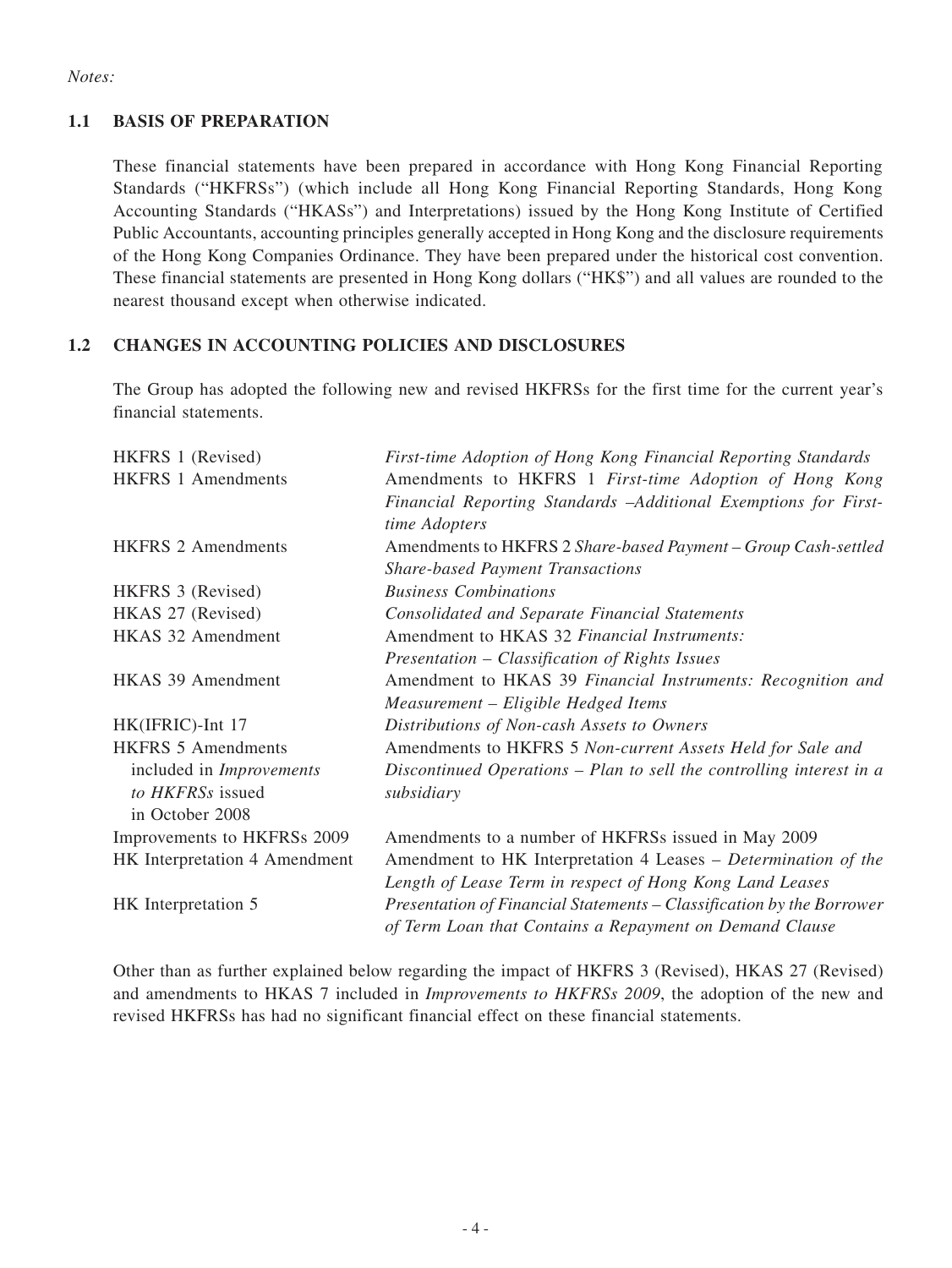The principal effects of adopting these new and revised HKFRSs are as follows:

(a) HKFRS 3 (Revised) *Business Combinations* and HKAS 27 (Revised) *Consolidated and Separate Financial Statements*

HKFRS 3 (Revised) introduces a number of changes in the accounting for business combinations that affect the initial measurement of non-controlling interests, the accounting for transaction costs, the initial recognition and subsequent measurement of a contingent consideration and business combinations achieved in stages. These changes will impact the amount of goodwill recognised, the reported results in the period that an acquisition occurs, and future reported results.

HKAS 27 (Revised) requires that a change in the ownership interest of a subsidiary without loss of control is accounted for as an equity transaction. Therefore, such a change will have no impact on goodwill, nor will it give rise to a gain or loss. Furthermore, the revised standard changes the accounting for losses incurred by the subsidiary as well as the loss of control of a subsidiary. Consequential amendments were made to various standards, including, but not limited to HKAS 7 *Statement of Cash Flows*, HKAS 12 *Income Taxes*, HKAS 21 *The Effects of Changes in Foreign Exchange Rates*, HKAS 28 *Investments in Associates* and HKAS 31 *Interests in Joint Ventures*.

The changes introduced by these revised standards are applied prospectively and affect the accounting of acquisitions, loss of control and transactions with non-controlling interests after 1 April 2010.

- (b) *Improvements to HKFRSs 2009* issued in May 2009 sets out amendments to a number of HKFRSs. There are separate transitional provisions for each standard. While the adoption of some of the amendments results in changes in accounting policies, none of these amendments has had a significant financial impact on the Group. Details of the key amendment most applicable to the Group are as follows:
	- HKAS 7 *Statement of Cash Flows*: Requires that only expenditures that result in a recognised asset in the statement of financial position can be classified as a cash flow from investing activities.

### **2. OPERATING SEGMENT INFORMATION**

For management purposes, the Group is organised into business units based on their products and services and has three reportable operating segments as follows:

- (a) the hotel business consists of the hotel and restaurant operations in the People's Republic of China (the "PRC");
- (b) the building services contracting and maintenance business consists of the provisions of building related maintenance services. During the year, the Group disposed of the whole of the building services contracting and maintenance business, upon which this operating segment was discontinued; and
- (c) the corporate and others segment consists of corporate income and expense items.

Management monitors the results of the Group's operating segments separately for the purpose of making decisions about resources allocation and performance assessment. Segment performance is evaluated based on reportable segment profit, which is a measure of adjusted profit before tax from a continuing operation. The adjusted profit before tax from a continuing operation is measured consistently with the Group's profit before tax from a continuing operation except that interest income, finance costs, as well as head office and corporate expenses are excluded from such measurement.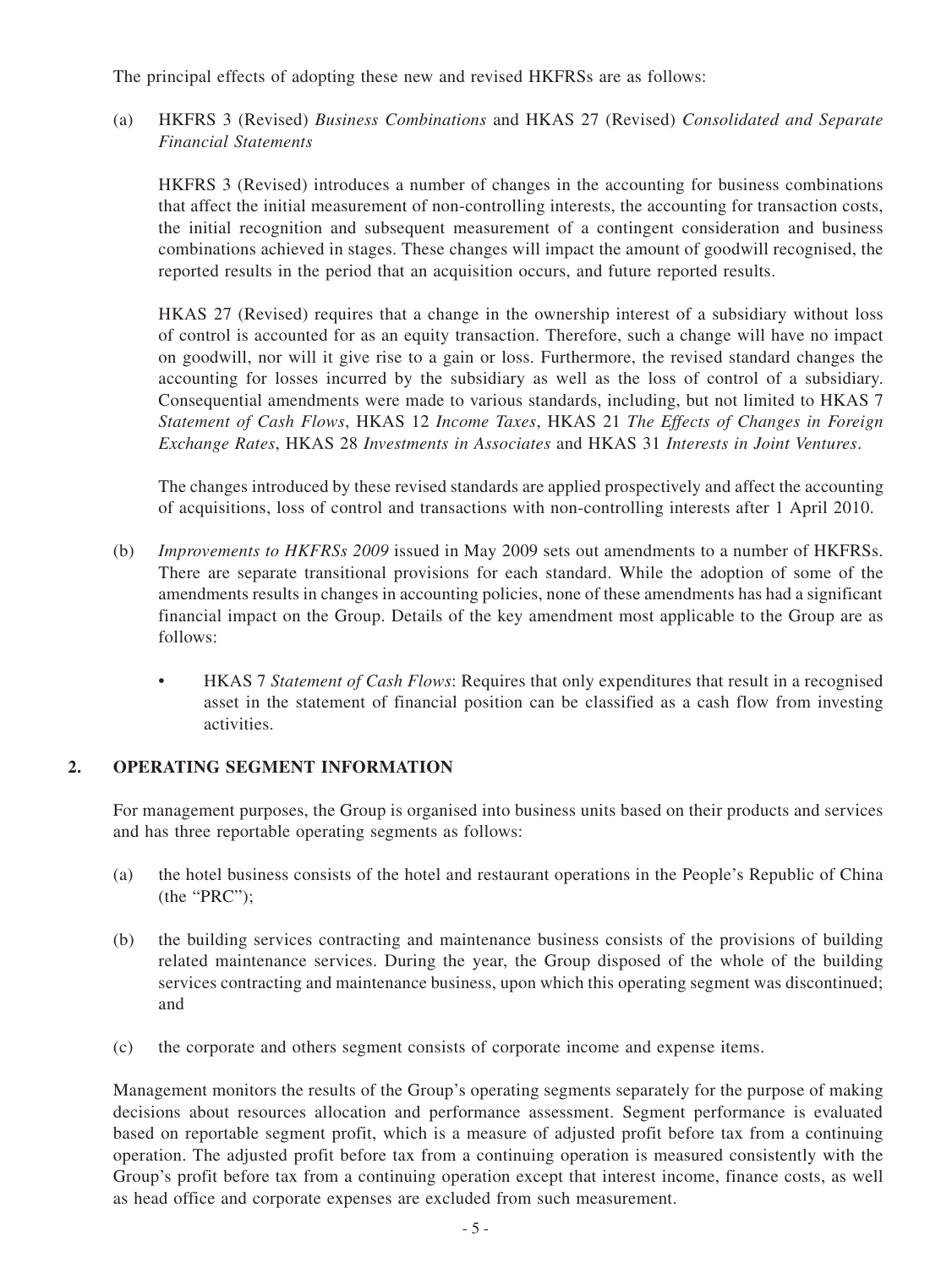Segment assets exclude deferred tax assets, tax recoverable, cash and cash equivalents and other unallocated head office and corporate assets as these assets are managed on a group basis.

Segment liabilities exclude interest-bearing bank borrowing, convertible bonds, tax payable and other unallocated head office and corporate liabilities as these liabilities are managed on a group basis.

Intersegment sales and transfers, if any, are transacted with reference to the selling prices used for sales made to third parties at the then prevailing market prices.

During the year, the Group's operating segments changed as a result of the change in the Group's internal organisation structure. The corresponding information for the year ended 31 March 2010 has been represented accordingly.

|                                 | Continuing operation    |                  |                                         |                          |                                                                                             | Discontinued operation |                         |                  |                         |                  |
|---------------------------------|-------------------------|------------------|-----------------------------------------|--------------------------|---------------------------------------------------------------------------------------------|------------------------|-------------------------|------------------|-------------------------|------------------|
|                                 | <b>Hotel business</b>   |                  | <b>Total</b><br>Corporate<br>and others |                          | <b>Building services</b><br>contracting and<br>continuing operation<br>maintenance business |                        |                         | <b>Total</b>     |                         |                  |
|                                 | 2011<br><b>HK\$'000</b> | 2010<br>HK\$'000 | 2011<br><b>HK\$'000</b>                 | 2010<br>HK\$'000         | 2011<br><b>HK\$'000</b>                                                                     | 2010<br>HK\$'000       | 2011<br><b>HK\$'000</b> | 2010<br>HK\$'000 | 2011<br><b>HK\$'000</b> | 2010<br>HK\$'000 |
| Segment revenue:                |                         |                  |                                         |                          |                                                                                             |                        |                         |                  |                         |                  |
| Sales to external customers     | 144,684                 | 131,826          |                                         | $\overline{\phantom{0}}$ | 144,684                                                                                     | 131,826                | 1,321                   | 21,948           | 146,005                 | 153,774          |
| Other revenue                   | 1,800                   | 533              | 2                                       | 47                       | 1,802                                                                                       | 580                    | 496                     | 166              | 2,298                   | 746              |
| Revenue                         | 146,484                 | 132,359          |                                         | 47                       | 146,486                                                                                     | 132,406                | 1,817                   | 22,114           | 148,303                 | 154,520          |
| <b>Segment results</b>          | 34,363                  | 30,817           | (2,761)                                 | (6, 555)                 | 31,602                                                                                      | 24,262                 | 749                     | 284              | 32,351                  | 24,546           |
| Reconciliation<br>Finance costs |                         |                  |                                         |                          | (26, 397)                                                                                   | (24, 011)              |                         | -                | (26, 397)               | (24, 011)        |
| Profit before tax               |                         |                  |                                         |                          | 5,205                                                                                       | 251                    | 749                     | 284              | 5,954                   | 535              |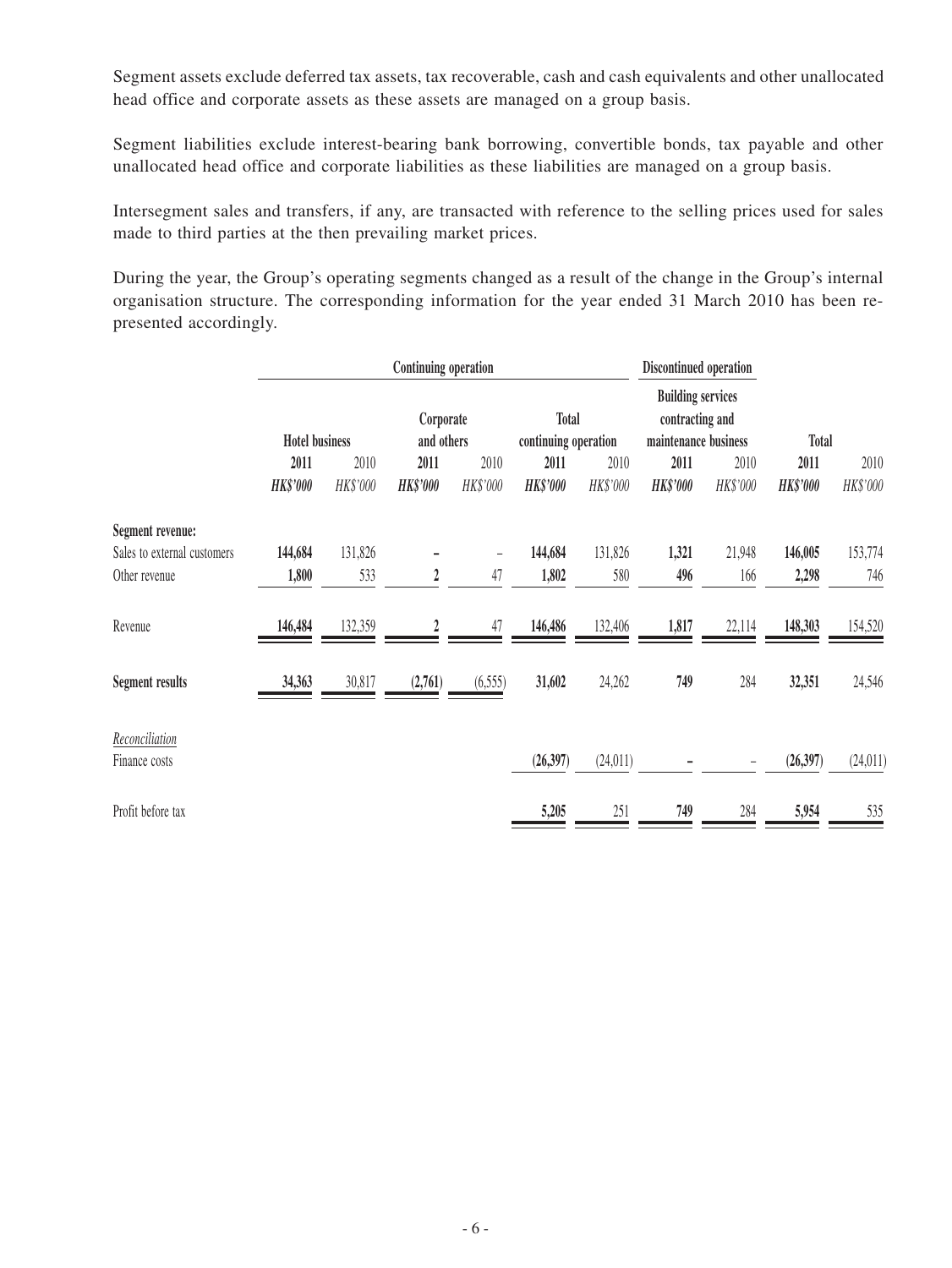|                                                                                                  | <b>Continuing operation</b> |                  |                         |                  |                                      | Discontinued operation |                                                                     |                   |                         |                  |
|--------------------------------------------------------------------------------------------------|-----------------------------|------------------|-------------------------|------------------|--------------------------------------|------------------------|---------------------------------------------------------------------|-------------------|-------------------------|------------------|
|                                                                                                  | <b>Hotel business</b>       |                  | Corporate<br>and others |                  | <b>Total</b><br>continuing operation |                        | <b>Building services</b><br>contracting and<br>maintenance business |                   | <b>Total</b>            |                  |
|                                                                                                  | 2011<br><b>HK\$'000</b>     | 2010<br>HK\$'000 | 2011<br><b>HK\$'000</b> | 2010<br>HK\$'000 | 2011<br><b>HK\$'000</b>              | 2010<br>HK\$'000       | 2011<br><b>HK\$'000</b>                                             | 2010<br>HK\$'000  | 2011<br><b>HK\$'000</b> | 2010<br>HK\$'000 |
| Segment assets and total assets                                                                  | 612,893                     | 574,011          | 10,195                  | 13,111           | 623,088                              | 587,122                |                                                                     | 17,953            | 623,088                 | 605,075          |
| <b>Segment liabilities</b><br>Reconciliation                                                     | 49,863                      | 44,256           | 1,907                   | 1,709            | 51,770                               | 45,965                 | -                                                                   | 13,176            | 51,770                  | 59,141           |
| Unallocated liabilities                                                                          |                             |                  |                         |                  |                                      |                        |                                                                     |                   | 364,068                 | 347,623          |
| <b>Total liabilities</b>                                                                         |                             |                  |                         |                  |                                      |                        |                                                                     |                   | 415,838                 | 406,764          |
| Other segment information:                                                                       |                             |                  |                         |                  |                                      |                        |                                                                     |                   |                         |                  |
| Depreciation                                                                                     | 30,444                      | 29,594           | 10                      | 18               | 30,454                               | 29,612                 | 51                                                                  | 139               | 30,505                  | 29,751           |
| Capital expenditure<br>Impairment/(write back of<br>impairment) of<br>other receivables          | 10,404                      | 8,268            | 14                      | $\overline{a}$   | 10,418                               | 8,268                  |                                                                     | $\qquad \qquad -$ | 10,418                  | 8,268            |
| recognised in profit or loss<br>Impairment/(write back of<br>impairment) of<br>trade receivables |                             |                  | (1,502)                 | 2,340            | (1,502)                              | 2,340                  | (99)                                                                | 363               | (1,601)                 | 2,703            |
| recognised in profit or loss                                                                     | 598                         |                  |                         |                  | 598                                  |                        |                                                                     | (118)             | 598                     | (118)            |

# **Geographical information**

# *(a) Revenue from external customers*

|                                                                                                           | 2011<br><b>HK\$'000</b> | 2010<br>HK\$'000  |
|-----------------------------------------------------------------------------------------------------------|-------------------------|-------------------|
| Mainland China, attributable to continuing operation<br>Hong Kong, attributable to discontinued operation | 144,684<br>1,321        | 131,826<br>21,948 |
|                                                                                                           | 146,005                 | 153,774           |

The revenue information above is based on the location of the customers.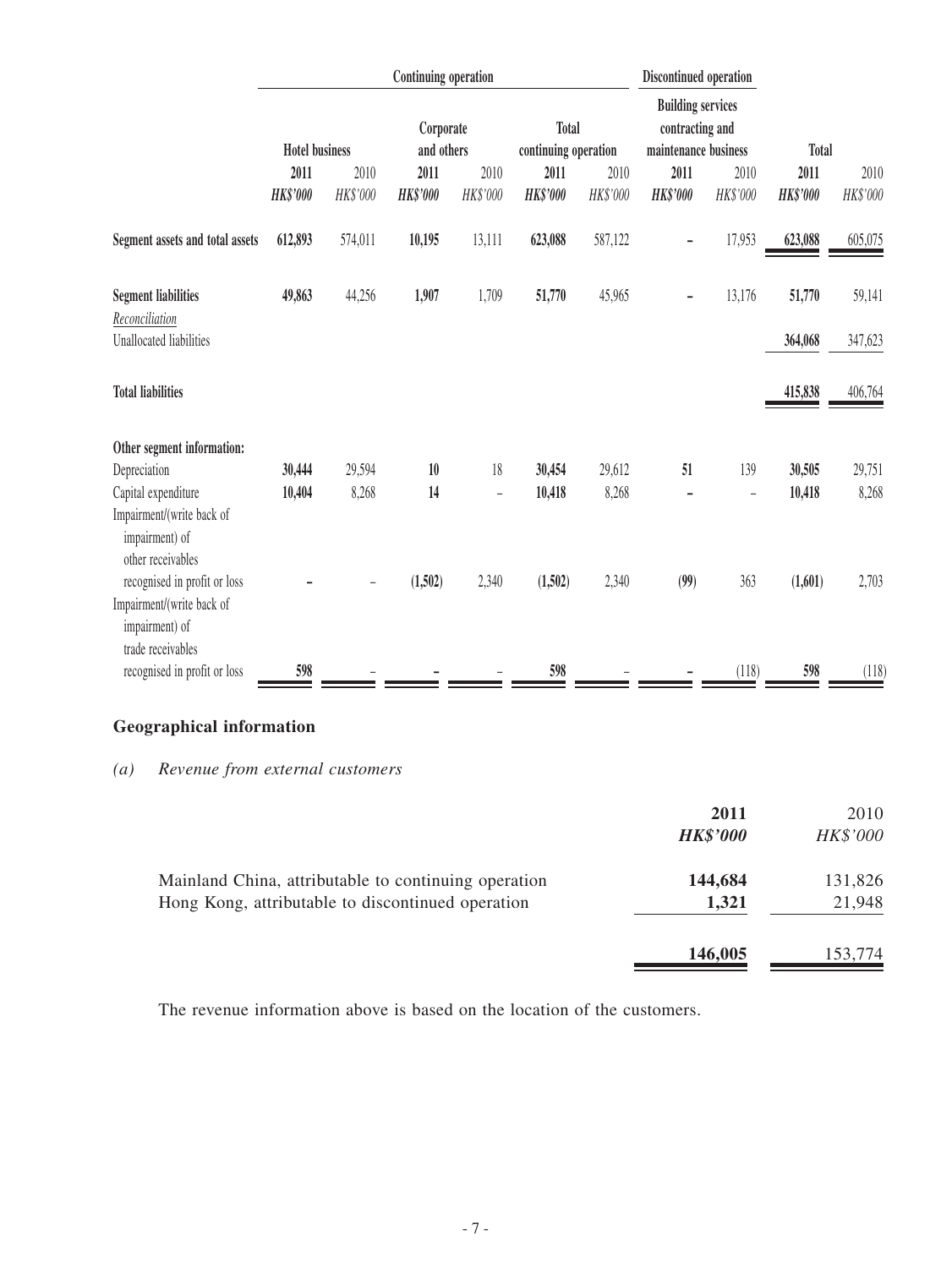#### *(b) Non-current assets*

|                                                      | 2011<br><b>HK\$'000</b> | 2010<br>HK\$'000 |
|------------------------------------------------------|-------------------------|------------------|
| Mainland China, attributable to continuing operation | 485,337                 | 486,001          |
| Hong Kong, attributable to continuing operation      | 19                      | 15               |
| Hong Kong, attributable to discontinued operation    |                         | 2,138            |
|                                                      | 485,356                 | 488,154          |

The non-current assets information above is based on the location of the assets and excludes deferred tax assets and other assets.

#### **Information about a major customer**

During the year, none of the Group's revenue was derived from transactions with individual external customers that amounted to 10 per cent or more of the Group's revenue (2010: nil).

#### **3. REVENUE AND OTHER INCOME**

Revenue from continuing operation, which is also the Group's turnover, represents the income from hotel and restaurant operations during the year.

An analysis of the Group's other income from continuing operation is as follows:

|                      | 2011<br><b>HK\$'000</b> | 2010<br>HK\$'000 |
|----------------------|-------------------------|------------------|
| Bank interest income | 593                     | 47               |
| Others               | 1,209                   | 533              |
|                      | 1,802                   | 580              |

#### **4. FINANCE COSTS**

An analysis of finance costs from continuing operation is as follows:

|                                                    | 2011            | 2010     |
|----------------------------------------------------|-----------------|----------|
|                                                    | <b>HK\$'000</b> | HK\$'000 |
| Interest on bank loans, overdrafts and other loans |                 |          |
| wholly repayable within five years                 | 16,562          | 15,007   |
| Interest on convertible bonds                      | 9,835           | 8,992    |
| <b>Others</b>                                      |                 | 12       |
|                                                    | 26,397          | 24,011   |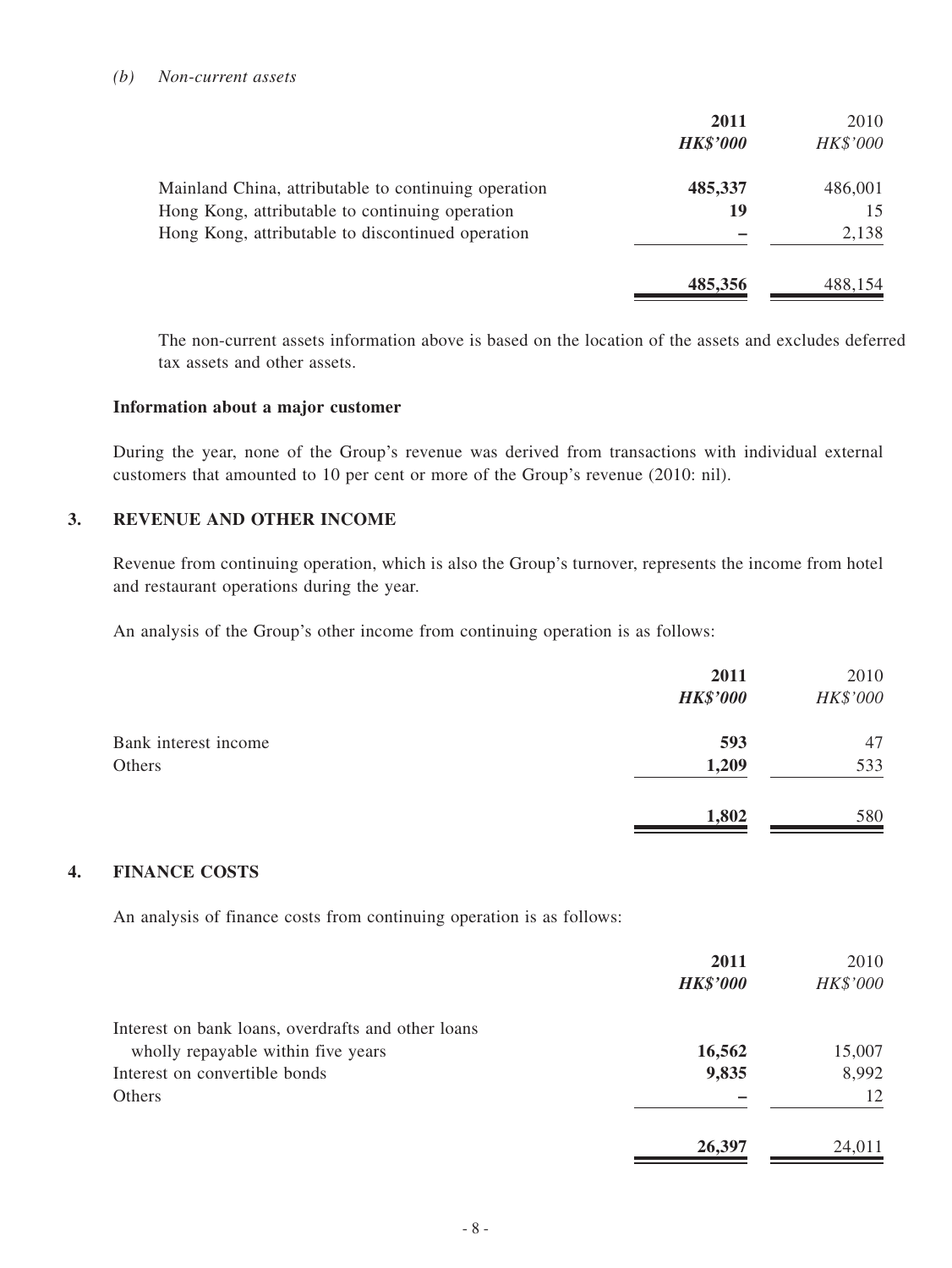### **5. PROFIT BEFORE TAX**

The Group's profit before tax is arrived at after charging/(crediting):  $\hat{ }$ 

|                                                                              | 2011            | 2010     |
|------------------------------------------------------------------------------|-----------------|----------|
|                                                                              | <b>HK\$'000</b> | HK\$'000 |
| Cost of services provided                                                    | 92,870          | 82,365   |
| Depreciation                                                                 | 30,505          | 29,751   |
| Minimum lease payments under operating leases                                |                 |          |
| in respect of land and buildings                                             | 354             | 127      |
| Auditors' remuneration                                                       | 880             | 950      |
| Employee benefit expense (including directors' remuneration):                |                 |          |
| Wages, salaries and bonuses                                                  | 18,859          | 14,076   |
| Pension scheme contributions*                                                | 15              | 83       |
|                                                                              | 18,874          | 14,159   |
| Impairment/(write back of impairment) of trade receivables <sup>#</sup>      | 598             | (118)    |
| Impairment/(write back of impairment) of other receivables, net <sup>#</sup> | (1,601)         | 2,703    |
| Loss on disposal of items of property, plant and equipment                   | 363             |          |
| Gain on disposal of subsidiaries                                             | (449)           |          |
| Foreign exchange differences, net <sup>#</sup>                               | 419             |          |

- \* As at 31 March 2011, the Group did not have significant forfeited contributions available to reduce its contributions to the pension schemes in future years (2010: nil).
- # These items are included in "Other operating income/(expenses), net" in the consolidated statement of comprehensive income.
- ^ The disclosures presented in this note include those amounts charged/(credited) in respect of the discontinued operation.

#### **6. INCOME TAX**

The Company is exempt from tax in Bermuda until 2016. No provision for Hong Kong profits tax has been made as the Group did not generate any assessable profits arising in Hong Kong during the year (2010: nil). Taxes on profits assessable elsewhere have been calculated at the rates of tax prevailing in the jurisdictions in which the Group operates.

|                               | 2011<br><b>HK\$'000</b> | 2010<br>HK\$'000 |
|-------------------------------|-------------------------|------------------|
| Current - Elsewhere           |                         |                  |
| Charge for the year           | 3,999                   | —                |
| Deferred                      | 1,071                   |                  |
| Total tax charge for the year | 5,070                   |                  |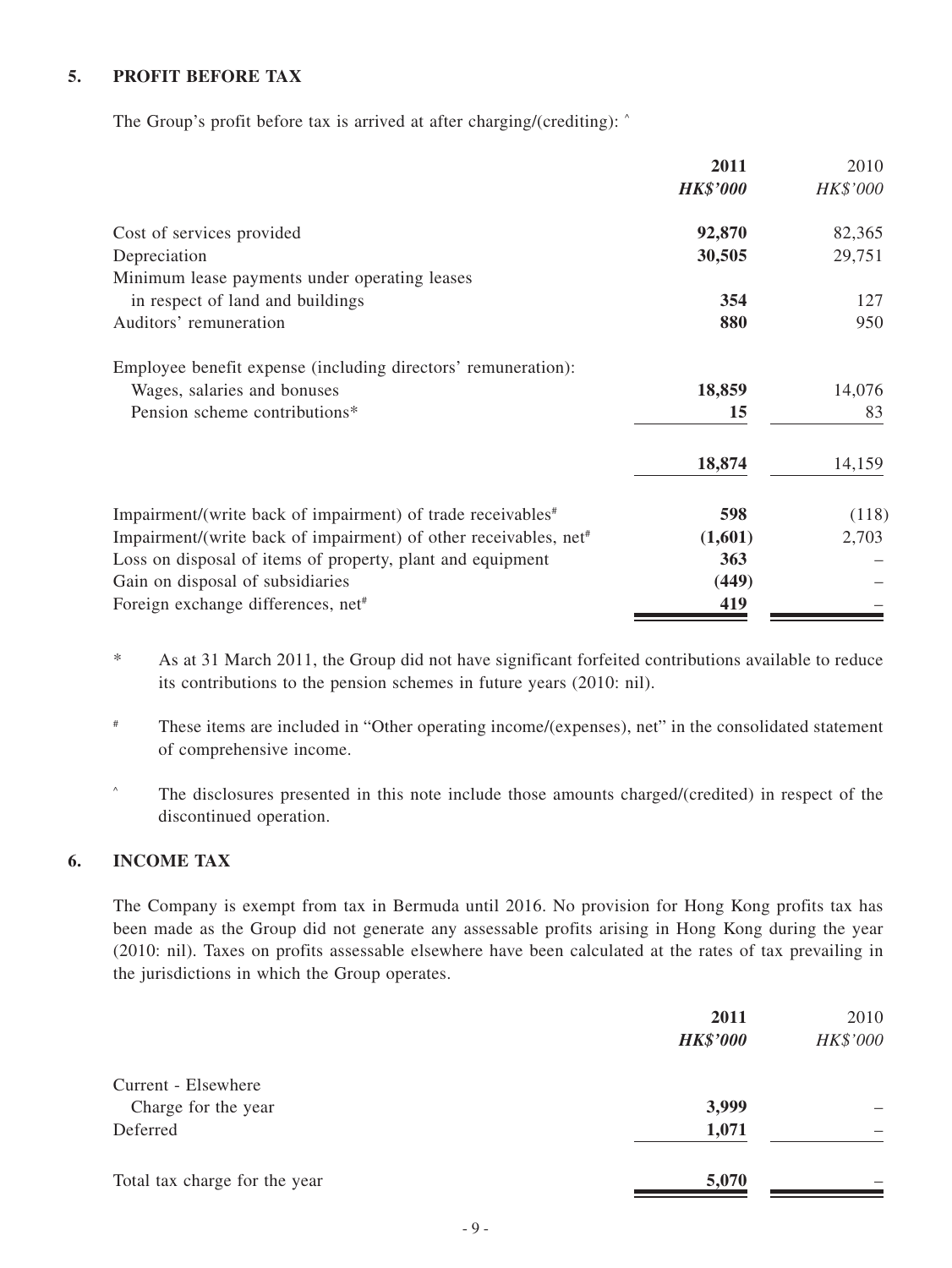A reconciliation of the tax expense applicable to profit before tax at the statutory rates for the jurisdictions in which the Group operates to the tax expense at the effective tax rate for the year is as follows:

|                                               | 2011<br><b>HK\$'000</b> | 2010<br>HK\$'000 |
|-----------------------------------------------|-------------------------|------------------|
| Profit before tax from continuing operation   | 5,205                   | 251              |
| Tax at the statutory tax rate                 | 859                     | 41               |
| Different tax rate enacted by local authority | 1,493                   | 1,348            |
| Income not subject to tax                     | (7)                     |                  |
| Expenses not deductible for tax               | 2,750                   | 2,575            |
| Tax losses utilised from previous periods     | (25)                    | (3,964)          |
| Tax charge for the year                       | 5,070                   |                  |

#### **7. DISCONTINUED OPERATION**

On 21 September 2010, the Company announced the decision of its board of directors to dispose of its entire interest in Super Highway Services Limited and its subsidiaries (collectively the "Disposed Group"). The Disposed Group was engaged in the building services contracting and maintenance business. The disposal of the Disposed Group was completed on 28 September 2010. As at 31 March 2011, no assets or liabilities of the Group were attributable to the discontinued operation.

| 2011            | 2010      |
|-----------------|-----------|
| <b>HK\$'000</b> | HK\$'000  |
| 1,817           | 22,114    |
| (1,517)         | (21, 830) |
| 300             | 284       |
| 449             |           |
| 749             | 284       |
|                 | (34)      |
| 749             | 250       |
|                 |           |
| 749             | 342       |
|                 | (92)      |
| 749             | 250       |
|                 |           |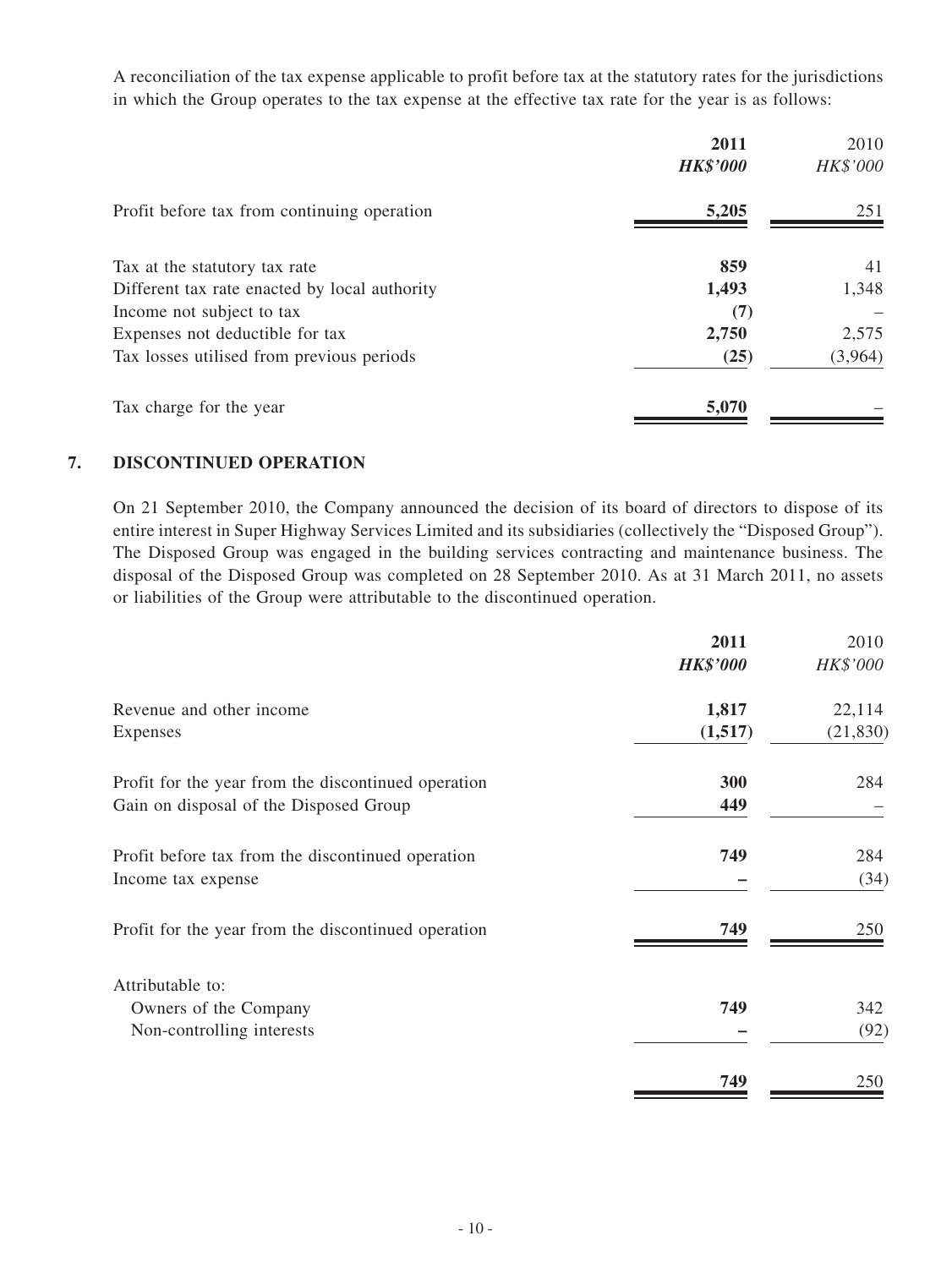The net cash flows incurred by the Disposed Group are as follows:

|                                          | 2011            | 2010        |
|------------------------------------------|-----------------|-------------|
|                                          | <b>HK\$'000</b> | HK\$'000    |
| Operating activities                     | 1,358           | 4,163       |
| Investing activities                     | (6, 283)        |             |
| Financing activities                     |                 |             |
| Net cash inflow/(outflow)                | (4,925)         | 4,163       |
| Earnings per share:                      |                 |             |
| Basic, from the discontinued operation   | $0.22$ cent     | $0.10$ cent |
| Diluted, from the discontinued operation | $0.11$ cent     | $0.05$ cent |

The calculation of basic and diluted earnings per share from discontinued operation is based on:

|                                                            | 2011        | 2010        |
|------------------------------------------------------------|-------------|-------------|
| Profit attributable to owners of the Company from the      |             |             |
| discontinued operation                                     | HK\$749,000 | HK\$342,000 |
| Weighted average number of ordinary shares in issue during |             |             |
| the year used in the basic earnings per share calculation  | 347,326,000 | 347,326,000 |
| Weighted average number of ordinary shares used in the     |             |             |
| diluted earnings per share calculation                     | 672,089,193 | 672,089,193 |
|                                                            |             |             |

### **8. EARNINGS PER SHARE ATTRIBUTABLE TO owners OF THE Company**

The calculation of basic earnings per share amount is based on the profit for the year attributable to owners of the Company, and the weighted average number of ordinary shares of 347,326,000 (2010: 347,326,000) in issue during the year.

The calculation of diluted earnings per share amount is based on the profit for the year attributable to owners of the Company, adjusted to reflect the interest on the convertible bonds, where applicable (see below). The weighted average number of ordinary shares used in the calculation is the number of ordinary shares in issue during the year, as used in the basic earnings per share calculation, and the weighted average number of ordinary shares assumed to have been issued at no consideration on the deemed exercise or conversion of all dilutive potential ordinary shares into ordinary shares.

No adjustment has been made to the basic earnings per share amount presented for the years ended 31 March 2011 and 2010 in respect of a dilution as the impact of the convertible bonds outstanding had an anti-dilutive effect on the basic earnings per share amount presented.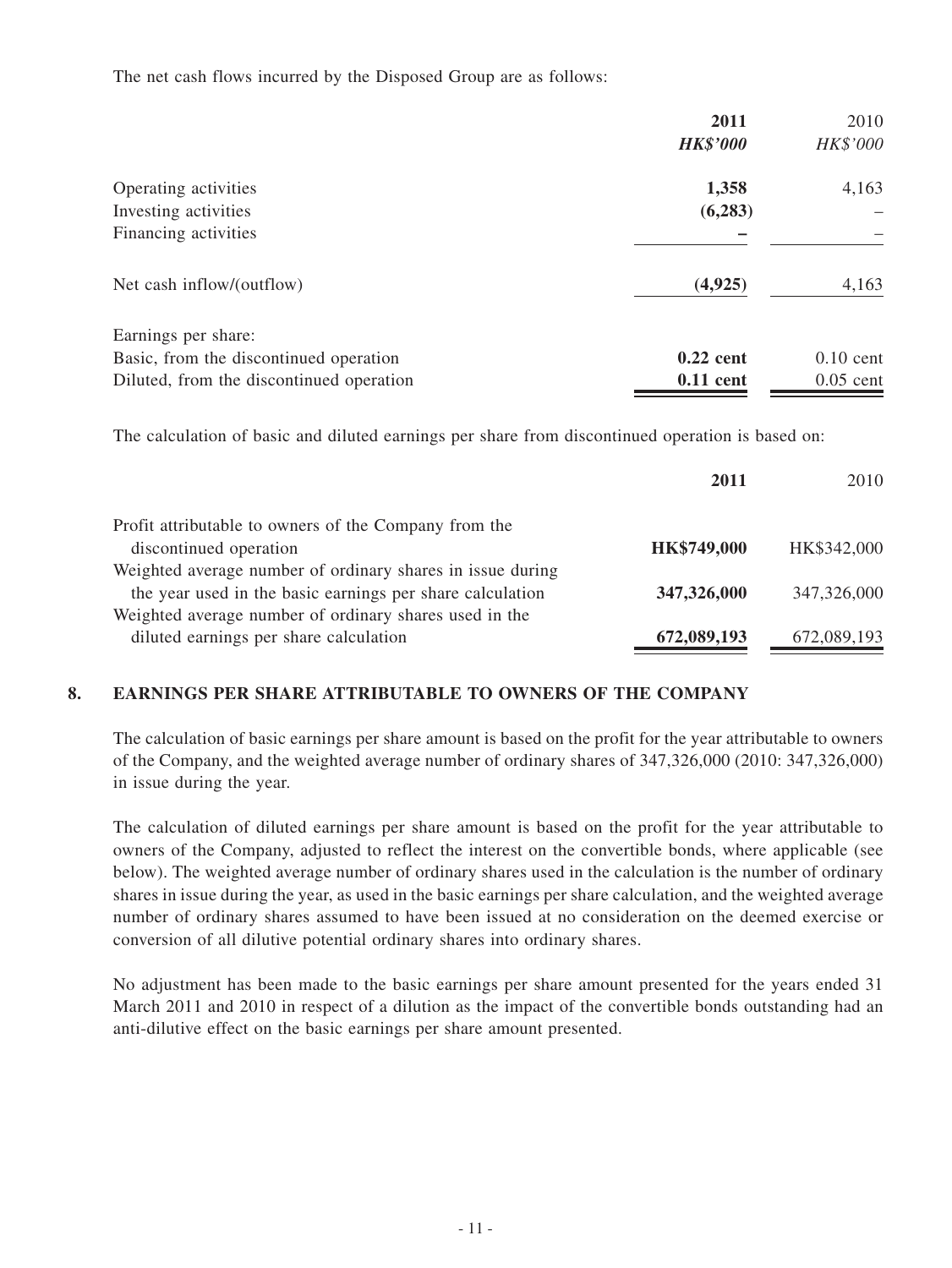The calculations of basic and diluted earnings per share are based on:

|                                                            | 2011<br><b>HK\$'000</b> | 2010<br>HK\$'000 |
|------------------------------------------------------------|-------------------------|------------------|
| <b>Earnings</b>                                            |                         |                  |
| Profit attributable to owners of the Company,              |                         |                  |
| used in the basic earnings per share calculation:          |                         |                  |
| From a continuing operation                                | 898                     | 291              |
| From a discontinued operation                              | 749                     | 342              |
|                                                            | 1,647                   | 633              |
| Interests on convertible bonds                             | 9,835                   | 8,992            |
| Profit attributable to owners of the Company before        |                         |                  |
| interests on convertible bonds                             | $11,482*$               | 9,625            |
|                                                            |                         |                  |
| Attributable to:                                           |                         |                  |
| Continuing operation                                       | 10,733                  | 9,283            |
| Discontinued operation                                     | 749                     | 342              |
|                                                            | 11,482                  | 9,625            |
|                                                            | <b>Number of shares</b> |                  |
|                                                            | 2011                    | 2010             |
| <b>Shares</b>                                              |                         |                  |
| Weighted average number of ordinary shares in issue during |                         |                  |
| the year used in the basic earnings per share calculation  | 347,326,000             | 347,326,000      |
| Effect of dilution of the convertible bonds                |                         |                  |
| on the weighted average number of ordinary shares          | 324,763,193             | 324,763,193      |
|                                                            | 672,089,193*            | 672,089,193*     |

\* Because the diluted earnings per share amount increased when taking the convertible bonds into account, the convertible bonds had an anti-dilutive effect on the basic earnings per share for the year and were ignored in the calculation of diluted earnings per share. Therefore, diluted earnings per share amount is based on the profit for the year and the profit attributable to a continuing operation of HK\$1,647,000 (2010: HK\$633,000) and HK\$898,000 (2010: HK\$291,000), respectively, and the weighted average number of ordinary shares of 347,326,000 (2010: 347,326,000) in issue during the year.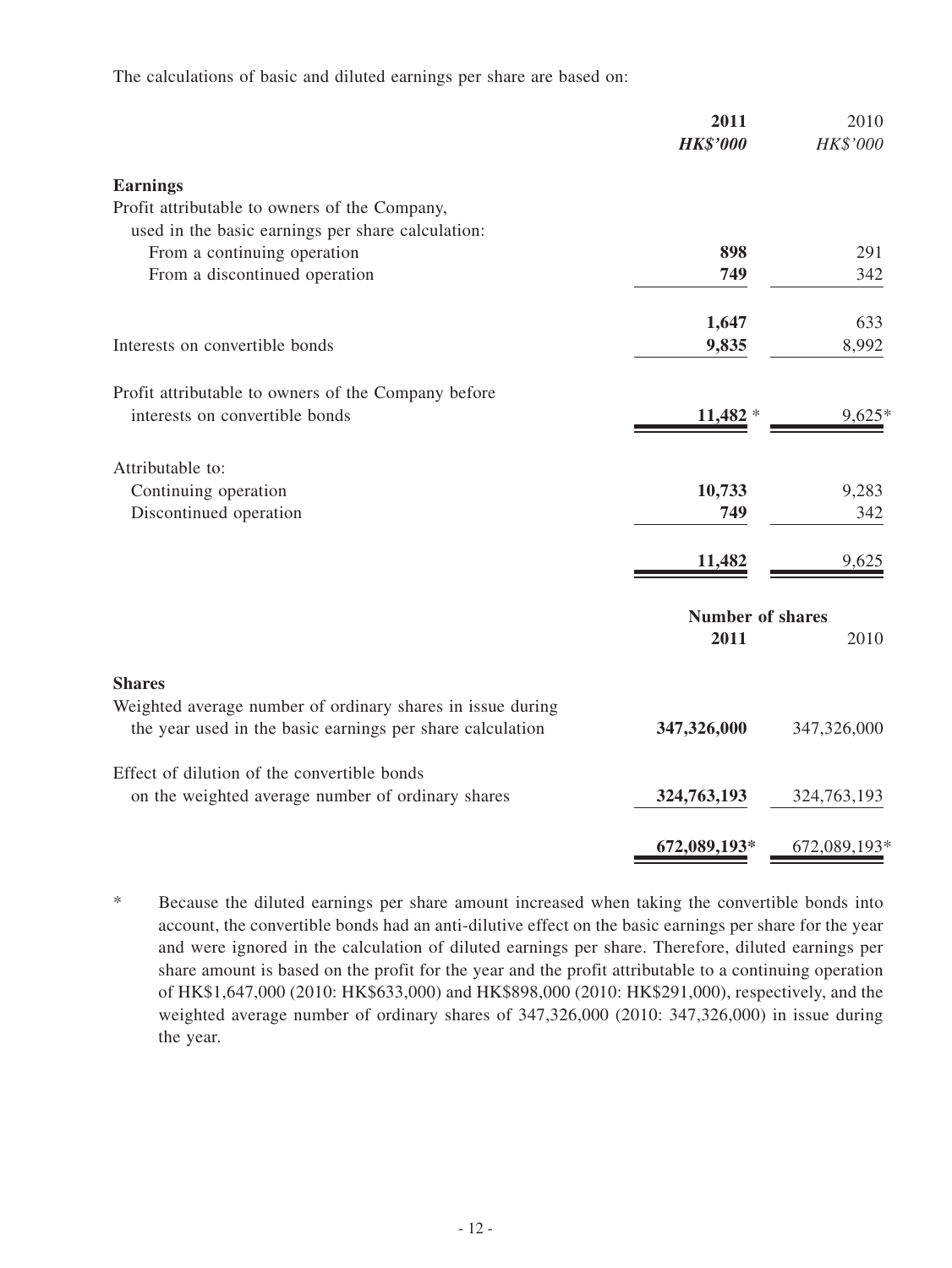#### **9. TRADE RECEIVABLES**

|                                 | 2011<br><b>HK\$'000</b> | 2010<br>HK\$'000  |
|---------------------------------|-------------------------|-------------------|
| Trade receivables<br>Impairment | 17,739<br>(529)         | 19,085<br>(3,260) |
|                                 | 17,210                  | 15,825            |

The Group grants to its trade customers credit periods which normally range from cash on delivery of services to 60 days. A longer credit period is granted to a few customers with long business relationship with the Group and with strong financial positions. The Group seeks to maintain strict control over its outstanding receivables to minimise credit risk. Overdue balances are reviewed regularly by senior management. In view of the aforementioned and the fact that the Group's trade receivables relate to a large number of diversified customers, there is no significant concentration of credit risk. Trade receivables are non-interest-bearing.

An aged analysis of the trade receivables as at the end of the reporting periods, based on the invoice date and net of impairment of trade receivables, is as follows:

|               | 2011<br><b>HK\$'000</b> | 2010<br>HK\$'000 |
|---------------|-------------------------|------------------|
| 0 to 30 days  | 3,675                   | 5,084            |
| 31 to 60 days | 1,782                   | 2,107            |
| 61 to 90 days | 1,617                   | 286              |
| Over 90 days  | 10,136                  | 8,348            |
|               | 17,210                  | 15,825           |

#### **10. TRADE PAYABLES**

An aged analysis of the trade payables as at the end of the reporting periods, based on the invoice date, is as follows:

|                    | 2011<br><b>HK\$'000</b> | 2010<br>HK\$'000 |
|--------------------|-------------------------|------------------|
| Current to 30 days | 2,793                   | 2,343            |
| 31 to 60 days      | 2,084                   | 2,294            |
| Over 60 days       | 6,041                   | 2,683            |
|                    | 10,918                  | 7,320            |

The trade payables are non-interest-bearing and are normally settled on 90-day terms (2010: 60-day terms).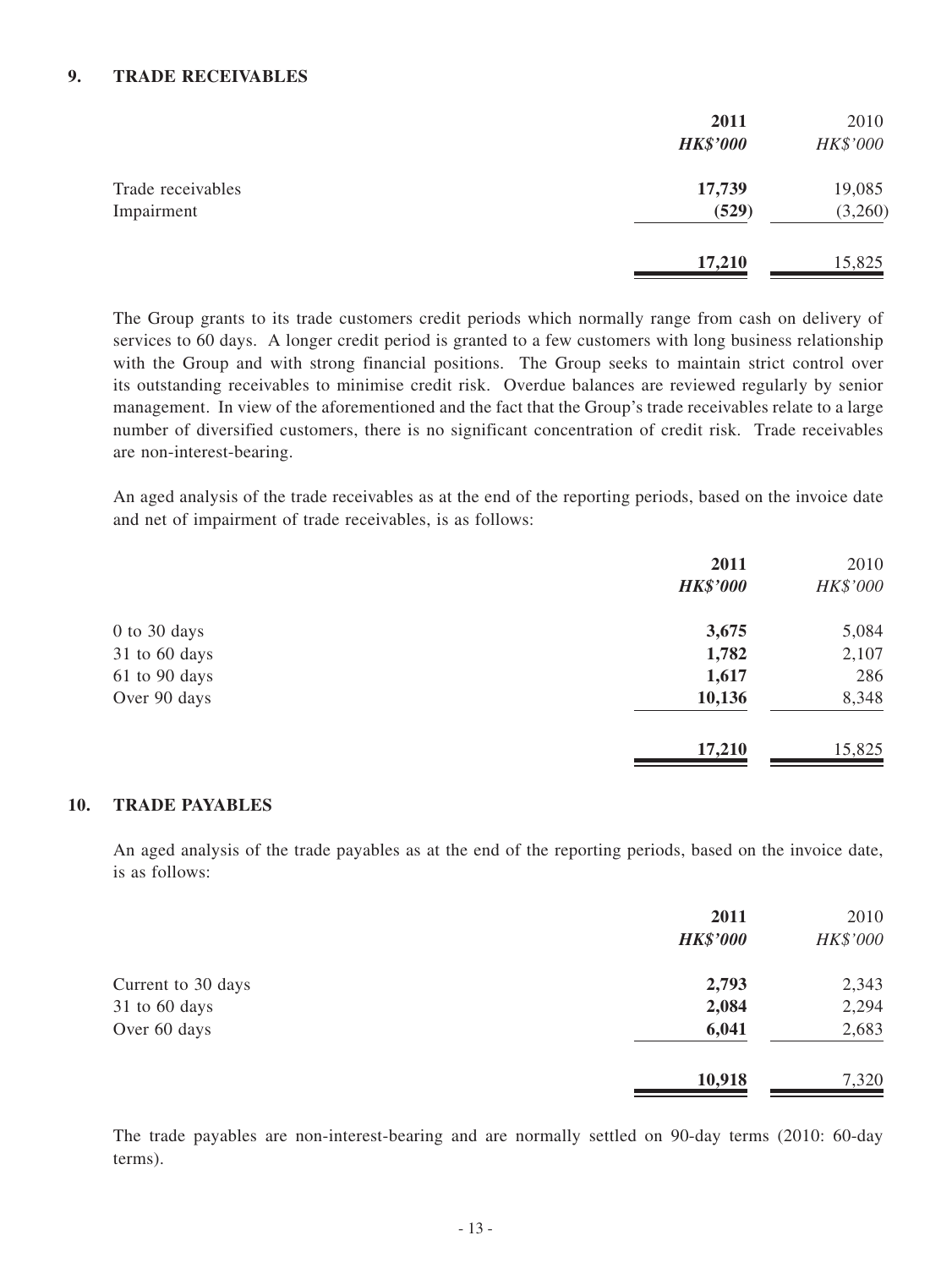# **MANAGEMENT DISCUSSION AND ANALYSIS**

# **Business Review**

For the year ended 31 March 2011, the revenue of the Group's continuing operation, being the operation of the Guangxi Wharton International Hotel Limited (the "Nanning Hotel") located in Guangxi Province, the PRC, increased by 9.8% to HK\$144.7 million (2010: HK\$131.8 million). The increase was mainly attributable to the higher average room rate charged to customers and the improved performance in the restaurant operation of the Nanning Hotel. Owing to the improved revenue and gross profit of the hotel operation and a one-off recovery of bad debt as other operating income during the year, the Group's profit before tax from the continuing operation has surged to HK\$5.2 million (2010: HK\$0.3 million). During the year, the Nanning Hotel reported an average room rate of HK\$629 (2010: HK\$548) and an average occupancy rate of 73% (2010: 72%).

In September 2010, the Group completed the disposal of its entire interest in the building services contracting and maintenance business. The profit contributed to the Group by the disposed operation was HK\$0.7 million (2010: HK\$0.3 million). After the disposal, the hotel and restaurant operations have become the sole business of the Group.

As at 31 March 2011, net asset value attributable to owners of the Company increased by 5.2%, amounting to HK\$207.3 million (2010: HK\$197.0 million).

### **Business Prospects**

Looking ahead, the Group is determined to further develop its existing core business in the Nanning Hotel. With the continuous effort by the PRC government in promoting the economies of the less developed regions and the rapid development of tourism industry in the second tier cities, the Board believes that the operation of the Nanning Hotel will continue to grow and contribute positively to the Group's performance in the coming years. The management of the Group will also explore and evaluate other potential investment opportunities cautiously which could bring long-term benefits to the Group.

### **Financial Review**

# *Liquidity and financial resources*

The Group's cash and bank balances are mostly in Hong Kong dollars and Renminbi. As at 31 March 2011, the Group had unpledged cash and bank deposit balances of approximately HK\$106.5 million (2010: HK\$86.9 million). As at 31 March 2011, the Group had outstanding bank borrowings of HK\$264.3 million (2010: HK\$256.5 million). The gearing ratio of the Group which represented the total bank borrowings to the total assets was 42% (2010: 42%).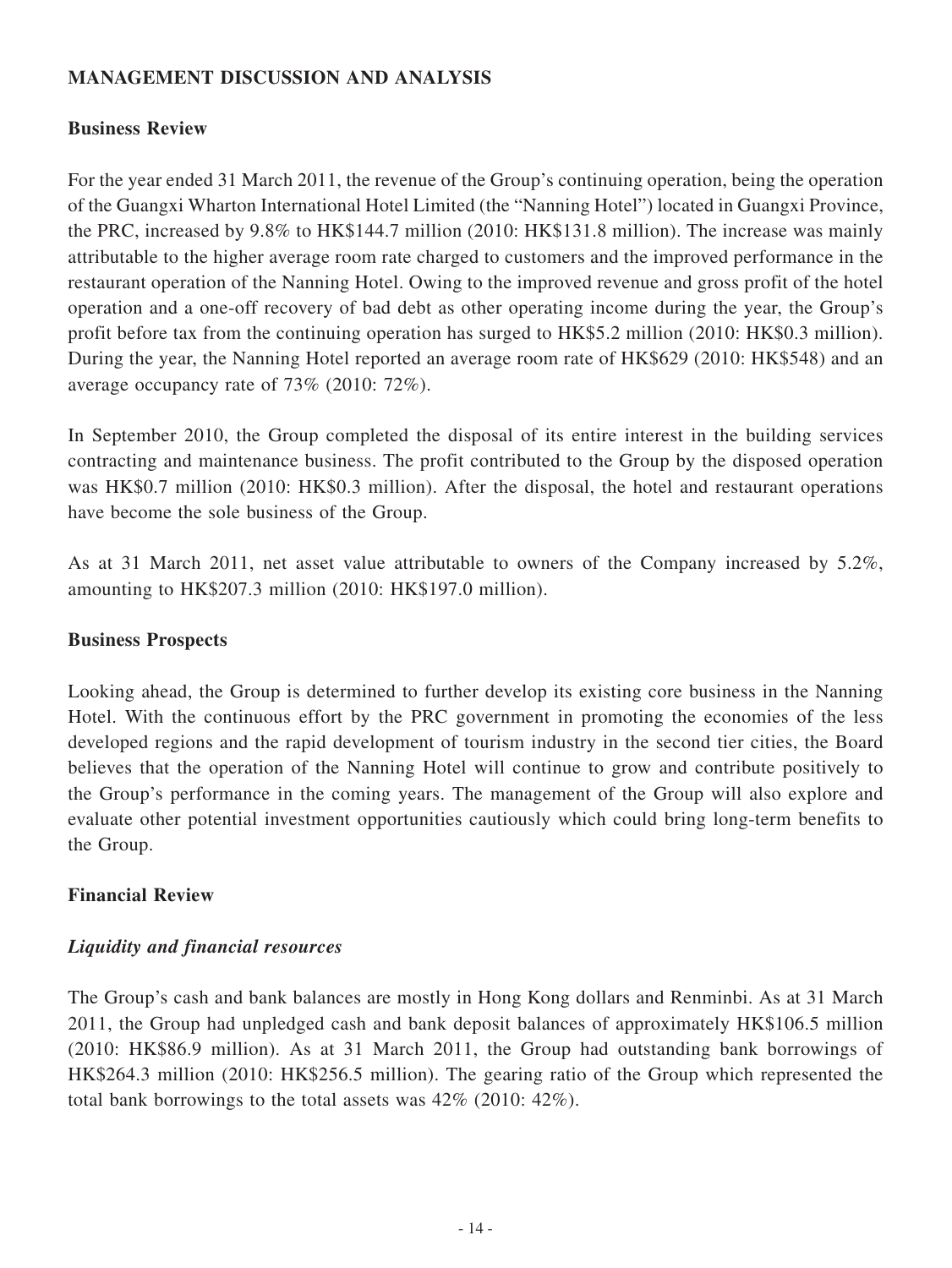# *Treasury and funding policy*

The assets and liabilities of the Group are mainly denominated in Hong Kong dollars and Renminbi. The Group's bank borrowing is on a floating rate at the prime lending rate of the People's Bank of China. The maximum bank facilities granted by bank to the Group is HK\$377.6 million (2010: HK\$361.6 million). Taking into account cash in hand and available credit facilities, the Group has sufficient working capital for its present requirements. The Renminbi has been pegged to a basket of currencies. Accordingly, the Group has minimal exposure to foreign exchange fluctuation.

# *Pledge of assets*

At 31 March 2011, the hotel properties held with an aggregate carrying amount of approximately HK\$302.8 million (2010: HK\$302.7 million) were mortgaged to a bank to secure banking facilities granted to the Group.

# *Employees and remuneration policy*

The Group employed approximately 570 employees as at 31 March 2011 (2010: 610). Remuneration is determined by reference to market terms and the qualifications and experience of the staff concerned. Salaries are reviewed annually depending on individual merits. The Group also provides other benefits including retirement benefit scheme, medical insurance and educational subsidies to all eligible staff.

# **FINAL DIVIDEND**

The directors do not recommend the payment of any dividend in respect of the year (2010: nil).

# **PURCHASE, SALE OR REDEMPTION OF THE COMPANY'S LISTED SHARES**

Neither the Company nor any of its subsidiaries purchased, redeemed or sold any of the Company's listed shares during the year.

# **CORPORATE GOVERNANCE**

The Company is committed to achieving high standards of corporate governance that properly protect and promote the interests of its shareholders. The monitoring and assessment of certain governance matters are allocated to three committees: the Audit Committee, the Remuneration Committee and the Nomination Committee which operate under the defined terms of reference and are required to report to the Board on a regular basis.

# **CODE ON CORPORATE GOVERNANCE PRACTICES**

In the opinion of the Board, the Company had complied with the code provisions of the Code on Corporate Governance Practices (the "CG Code") contained in Appendix 14 of the Rules Governing the Listing of Securities on The Stock Exchange of Hong Kong Limited (the "Listing Rules") throughout the year ended 31 March 2011, except for code provisions A.1.1, A.4.1, A.4.2, B.1.3 and E.1.2, details of which are discussed in this announcement.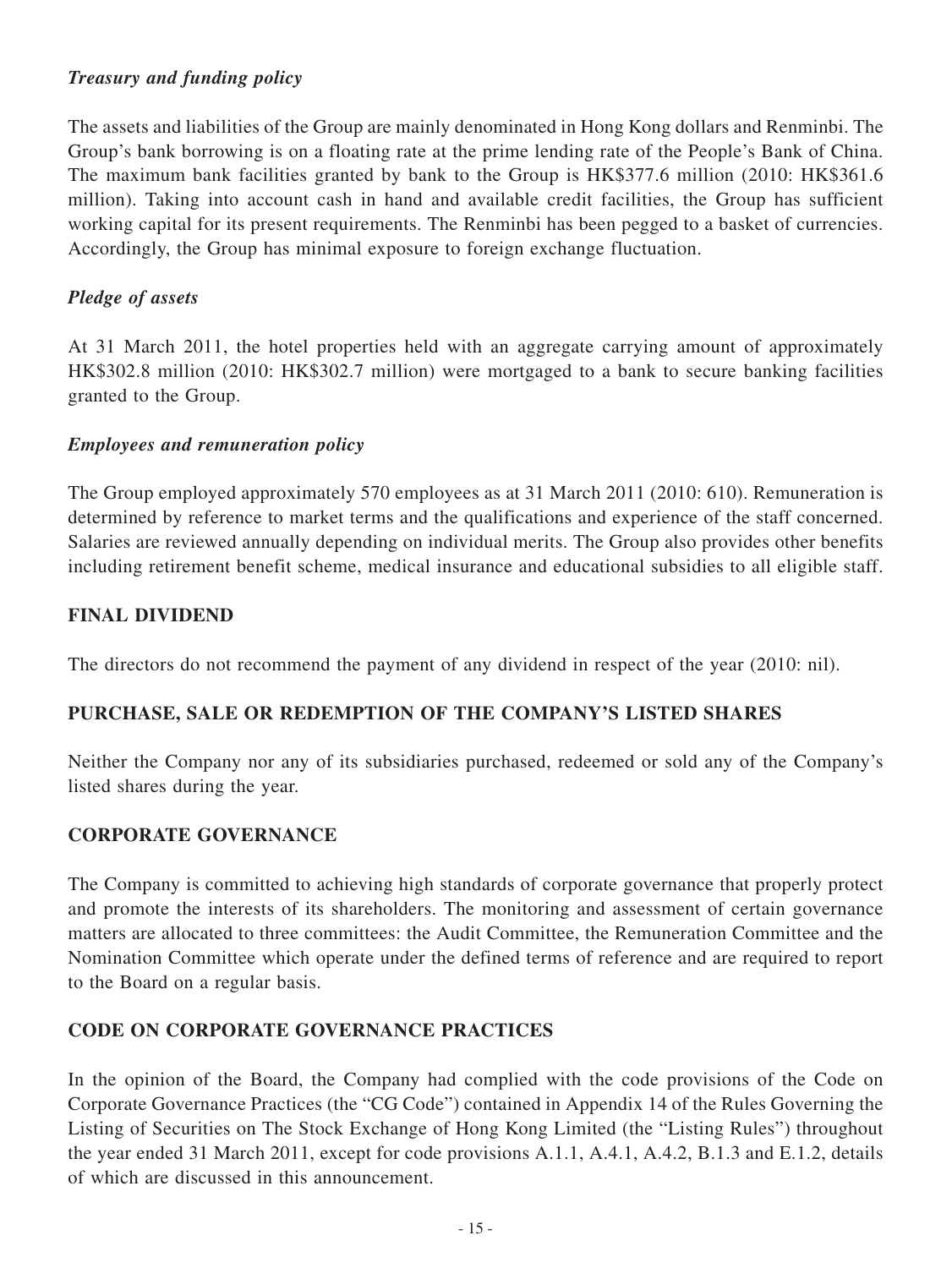CG Code provision A.1.1 stipulates that the Board should meet regularly and board meeting should be held at least four times a year at approximately quarterly intervals. During the year, four board meetings were held to review and discuss the annual and interim results together with other corporate matters happened during the year. Although the board meetings held during the year were not convened on a quarterly basis, the directors consider that sufficient meetings had been held to cover all aspects of the Company's business.

CG Code provision A.4.1 stipulates that non-executive directors should be appointed for a specific term and subject to re-election. All the existing non-executive directors of the Company do not have a specific term of appointment but are subject to retirement by rotation and re-election at the Company's annual general meeting in accordance with the Bye-laws of the Company. As such, the Board considers that sufficient measures have been taken to ensure that the Company's corporate governance practices are no less exacting than those in the CG Code.

CG Code provision A.4.2 stipulates that every director, including those appointed for a specific term, should be subject to retirement by rotation at least once every three years. The Board will ensure the retirement of each director, other than those hold office as Executive Chairman or Managing Director, by rotation at least once every three years in order to comply with the CG Code. The Board presently considers that the continuity of office of the Executive Chairman and the Managing Director provides the Group a strong and consistent leadership and is of great importance to the smooth operations of the Group.

CG Code provision B.1.3 stipulates that the terms of reference of the Remuneration Committee should include, as a minimum, those specific duties as set out in the CG Code provisions. The Company has adopted the terms of reference for the Remuneration Committee on 21 December 2006, which were subsequently amended. Pursuant to the terms of reference for the Remuneration Committee, it is stipulated that the Remuneration Committee has the duty to "review" as opposed to "determine" the specific remuneration packages of executive directors and senior management.

The remuneration of the executive directors and senior management of the Company is reviewed by the Remuneration Committee and recommended to the Board and the chairman of the Board respectively for determination, taking into account of market pay and individual performance. In the opinion of the directors, the current practice serves the same purpose as laid down by the CG Code.

The code provision E.1.2 of the CG Code stipulates that the chairman of the Board should attend the annual general meeting (the "AGM") of the Company. The chairman did not attend the 2010 AGM due to other business engagement. An executive director had chaired the 2010 AGM and answered questions from the shareholders.

The AGM also provides a useful and convenient forum for shareholders to exchange views with the Board, and with each other. At the 2010 AGM, the chairperson of the AGM and chairman/member of the Audit Committee, the Remuneration Committee and the Nomination Committee were available to answer the questions raised by shareholders.